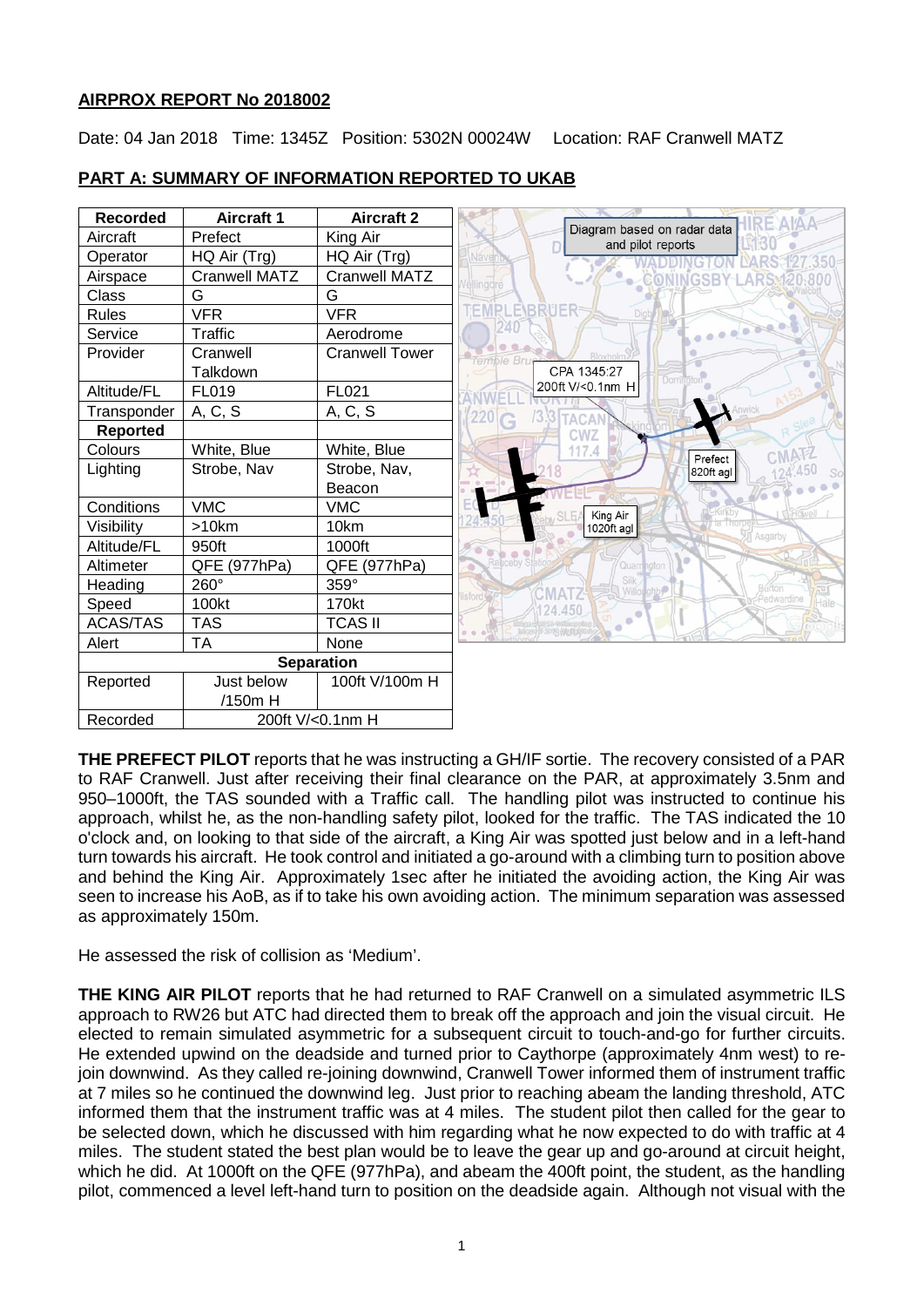instrument traffic he, as the QFI, calculated it was safe to turn at 1000ft at their current position believing that the Prefect would be separated from them vertically and/or laterally. There was also no traffic indicated on TCAS which reinforced his 'mental picture' of being separated from the Prefect. After they called going-around at circuit height, the student pilot states he heard another radio call from ATC giving the position of the Prefect at 3 miles. At this time, the instructor's attention was focused on looking up the approach lane to visually acquire the inbound traffic, which would be on his side of the aircraft. After approximately 90° of left turn from the downwind heading (of 085 degrees), he became visual with the Prefect in his right 2 o'clock position. It appeared to be very slightly above them through the aircraft DV window, and holding a constant position relative to them. He took control of the aircraft and increased the angle of bank from 30° to 50-55°, lowered the nose slightly descending to 850ft, and also began to reset symmetric power. The student pilot became visual with the Prefect as he continued the turn; it climbed into the airfield overhead. He climbed the aircraft back to 1000ft and positioned on the deadside. A further circuit was flown from which they were sent around at circuit height for instrument traffic. The subsequent circuit was flown to land without incident. Prior to the sortie, he had asked the student to book a PD to fly an instrument approach away from Cranwell. He tried Humberside (who were unable to accept him), Marham (who couldn't accept him for an instrument approach), Coningsby (who were closed) and so, with R313 active and Waddington above their crosswind limits, Cranwell was the only available local option. Whilst on approach to Cranwell he could hear on the radio that the circuit was busy but was now fully open without a restriction on the number of aircraft that had been in place when he took off 45 minutes earlier. At no point during this incident did the other aircraft appear on TCAS.

He assessed the risk of collision as 'High'.

**THE CRANWELL TOWER CONTROLLER** reports mixed types in the visual circuit to begin with and traffic on radar approaches. He was informed of a Prefect for radar, to touch-and-go for further so he made the relevant information broadcast, stating the Prefect at 6 miles as it was nearer that range than 7. The King Air pilot then reported re-joining the visual circuit downwind and he advised him of the position of traffic including the Prefect on radar now at 5 miles. The King Air pilot then called downwind to touch-and-go and he informed him he had one ahead, radar traffic at 4 miles, a Prefect. The King Air pilot did not acknowledge this, so he repeated that there was a Prefect on radar ahead, now inside 4 miles and would be going around. The King Air pilot reported going around. Satisfied the King Air pilot was aware of the position of the radar traffic and going around, his attention turned to other traffic. On subsequently looking at the Air Traffic Monitor (ATM) some moments later, he noted the King Air going around at approximately 3 miles extended downwind, just ahead of the Prefect. He had expected the go around to be earlier. He suspected that the radar returns on the ATM would likely merge, or be very close to one another at a similar height so he elected to warn the King Air first, by broadcasting radar traffic approaching 3 miles. Before he had the opportunity to warn radar of the King Air go around, he was informed that the Prefect had broken off to avoid the King Air. He subsequently learned that the Prefect reported this as an Airprox.

He perceived the severity of the incident as 'High'.

**THE CRANWELL TALKDOWN CONTROLLER** reports that she had just come down from the Ground Control position and was asked to take Talkdown 2 to assist with the workload. She took Prefect from the approach controller approaching the 7nm point. Standard identification took place, and she called the tower controller on the landline at 7nm for the usual liaison call. This was slightly protracted because the flight strip had the 7nm call logged as already completed but she had not heard the approach controller make the call so checked with tower. This subsequently lead to the range becoming 6nm. The remainder of the talkdown continued as standard, with the aircraft descending and gear check at 3.5nm. Before obtaining a clearance, she saw a contact which appeared to be in the visual circuit, and the aspect to the Prefect looked as if the aircraft would be going around behind so she was content and expected further information in the clearance. Just before the 3nm point she began the standard procedure for obtaining a clearance - selecting the radar clearance line. The comms panel for Talkdown 2 is on the opposite side to that of Talkdown 1 which is the console usually used. This meant that she needed to look down to ensure that she was selecting the correct line so had to momentarily look away from the screen. After selecting the button, she looked up again at the screen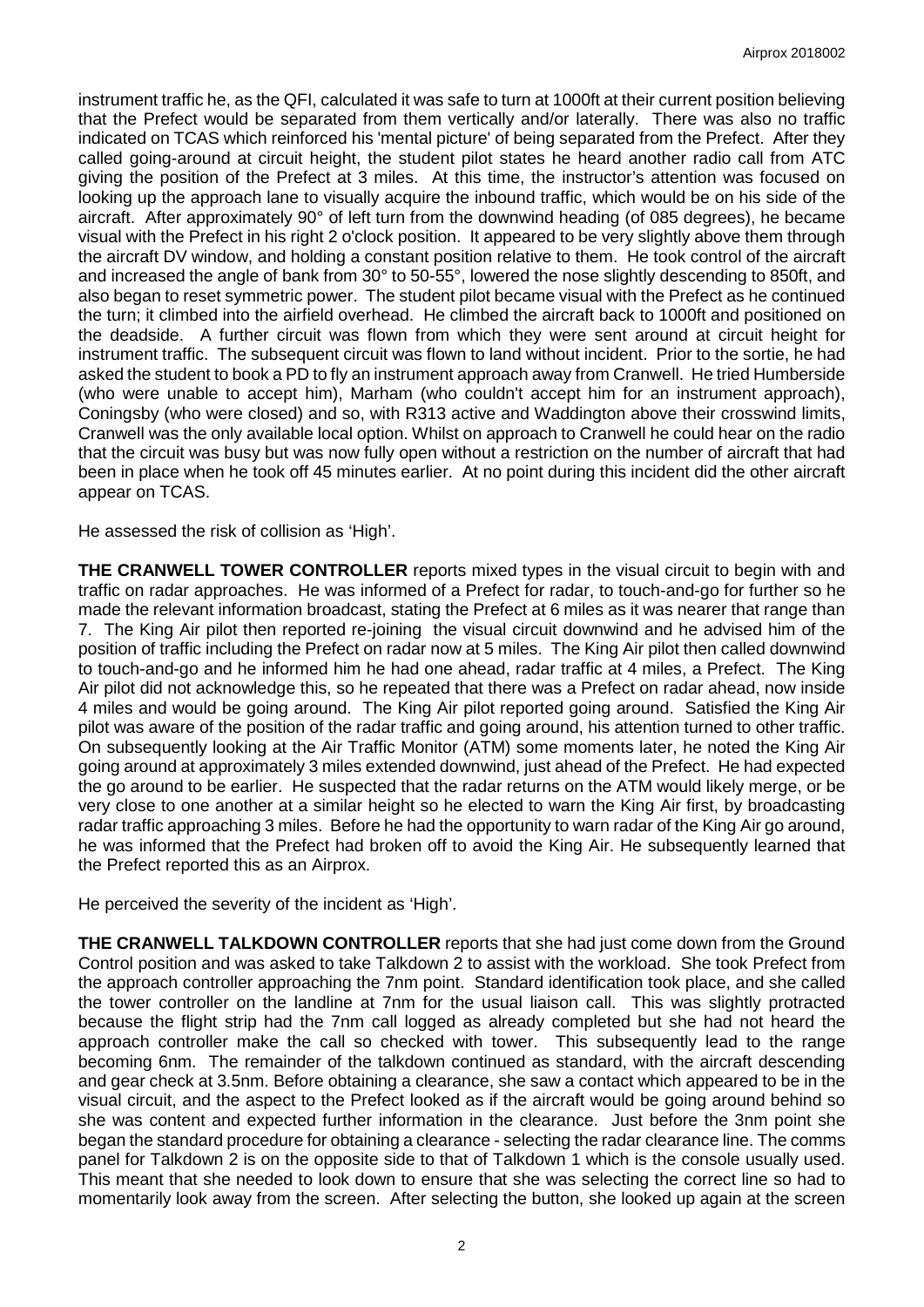ready to request the clearance and noticed that the contact had turned towards the Prefect. As she was about to transmit avoiding action, the Prefect pilot transmitted he was going around due to traffic. She acknowledged the pilot and spoke on the clearance line to tower that "[Prefect C/S] going around due to traffic, something just flew in front of him".

She perceived the severity of the incident as 'Medium'.

**THE CRANWELL SUPERVISOR** reports that she was Supervising from the ACR at the time of the incident. She was informed by the PAR controller as soon as the Prefect on the PAR had called an Airprox and broken off his radar approach. She also heard the pilot confirm his Airprox with a King Air when he conducted his break off and spoke to the Approach controller. She spoke to the PAR controller about what they had witnessed and she then went up into the VCR to inform the Duty Pilot as well as speak to the ADC, who was very busy with visual circuit traffic at the time. Once off console, the ADC informed her that the King Air in the visual circuit had been informed about the radar traffic, specifically that it was a Prefect on a couple of occasions. The tapes for the Tower frequency were then listened to by the ADC and they confirmed that the King Air had been passed information about the radar traffic on multiple occasions and in particular that the aircraft type was a Prefect (which is known not to always show up on King Air TCAS). Once she had all the information, she spoke to the Prefect pilot and the King Air pilot as well as the SATCO and OC Ops.

# **Factual Background**

The weather at Cranwell was recorded as follows:

METAR EGYD 041350Z 24019KT 9999 FEW022 BKN050 10/07 Q0984 BLU TEMPO SCT022 WHT

# **Analysis and Investigation**

### **Military ATM**

At 13:42:29 (Figure 1), the Cranwell ADC made a broadcast on the 'Tower' frequency stating that there was a Prefect at 6nm, with the intention to touch-and-go for further instrument approaches.



Figure 1: Geometry at 13:42:29

At 13:43:25 (Figure 2), in response to the King Air pilot reporting downwind, the Cranwell ADC informed the King Air pilot that there was an aircraft on the runway and that the Prefect radar traffic was at range 5nm from touchdown.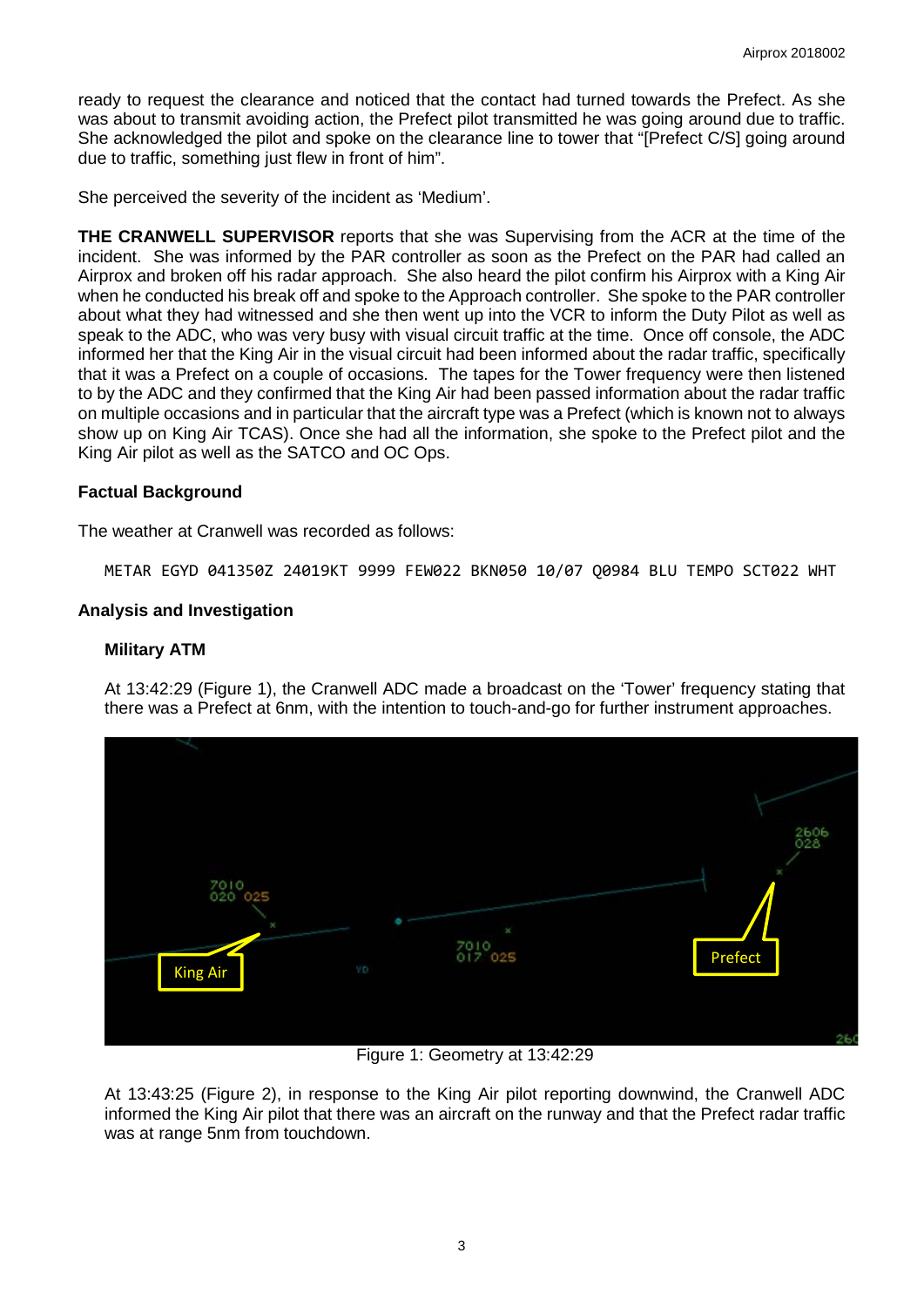

Figure 2: Geometry at 13:43:25

At 13:44:06 (Figure 3), in response to the King Air pilot reporting downwind (simulated asymmetric), the Cranwell ADC informed the King Air pilot that there was one aircraft ahead of him for the runway, the Prefect radar traffic at 4nm from touchdown.



Figure 3: Geometry at 13:44:06

At 13:44:27 (Figure 4), the Cranwell ADC reiterated to the King Air pilot that he had one aircraft ahead of him to use the runway, the Prefect radar traffic by then inside 4nm, and asked the pilot if he would be initiating a go around. The King Air pilot responded that he was going around at circuit height.



Figure 4: Geometry at 13:44:27

At 13:45:03 (Figure 5), the Cranwell ADC informed the King Air pilot that the Prefect was at 3nm from touchdown.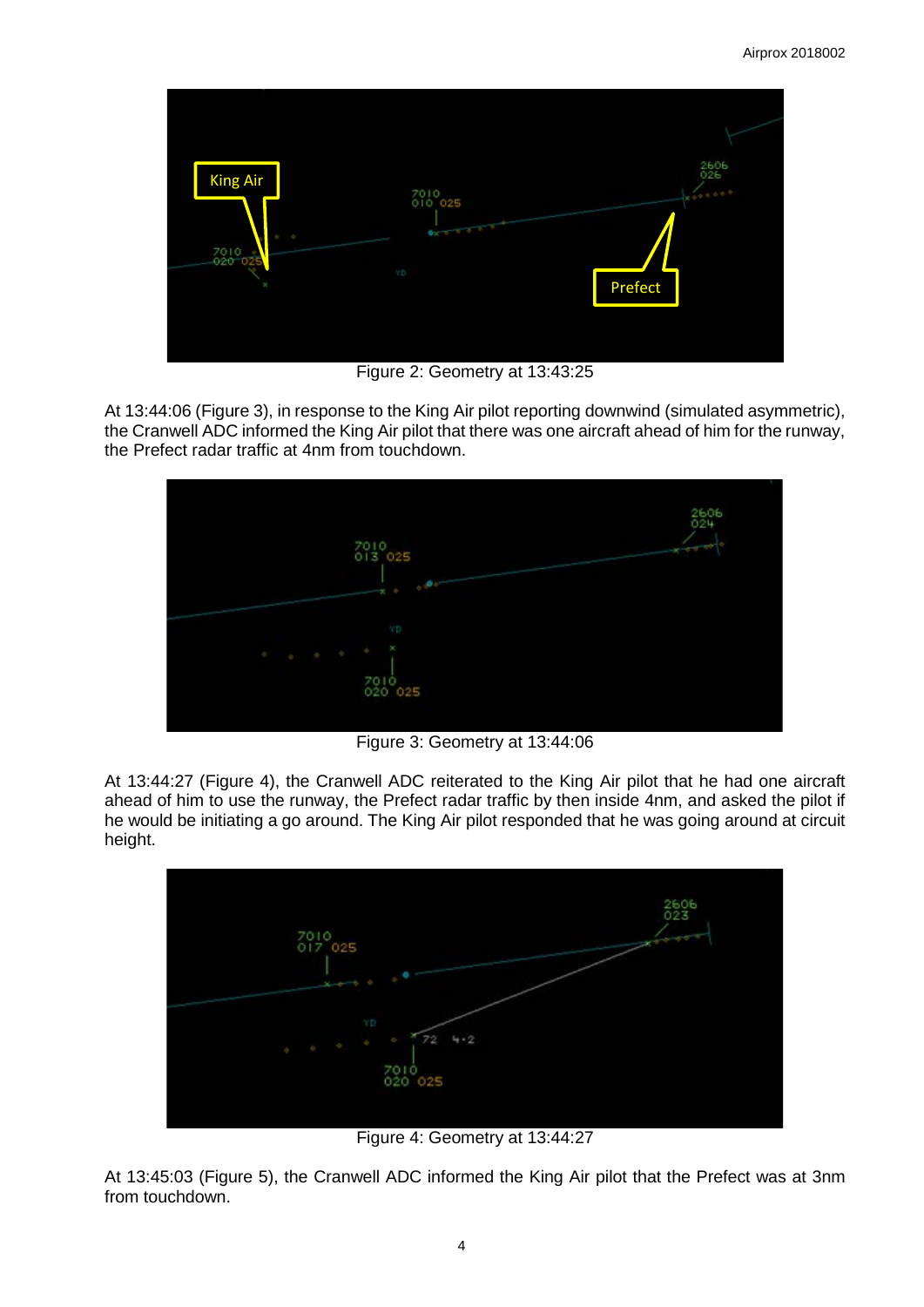

Figure 5: Geometry at 13:45:03

At 13:45:21 (Figure 6), the Cranwell Talkdown Controller informed the ADC that the Prefect was going around due to traffic.



Figure 6: Geometry at 13:45:21 Figure 7: Geometry at 13:45:24

At 13:45:24 (Figure 7), the King Air and Prefect were at their closest point seen on radar replay, with approximately 0.1nm lateral and 200ft vertical separation.

The Cranwell ADC had a high workload with a complex visual circuit including mixed aircraft types, radar integration and simulated emergencies. When he received the standard warning call from the Talkdown Controller informing him of the Prefect's range and intentions, the subsequent broadcast was made to the visual circuit traffic to give all pilots situational awareness. When the King Air pilot reported turning downwind, the ADC informed him that the Prefect radar traffic was at range 5nm from touchdown, followed by two more updates on the Prefect's position before asking the King Air pilot if he would be initiating a go around. When the King Air pilot reported that he was going around at circuit height, the ADC was satisfied that the King Air pilot was aware of the position of the Prefect, now just less than 4nm from touchdown, and turned his attention to other traffic. Approximately 30 seconds later, the ADC saw on the Air Traffic Monitor (ATM) that the King Air had just started to turn and, concerned that the two aircraft would cross in close proximity, warned the pilot that the Prefect was now 3nm from touchdown.

Although the ADC assumed that the King Air pilot was aware of the position of the Prefect, there was never any verbal confirmation of that being the case, and in fact the King Air pilot was not visual with the Prefect. The Controllers' Order Book has since been amended to seek a positive acknowledgement that pilots of visual circuit traffic going around are visual with any radar traffic that they may encounter in the process.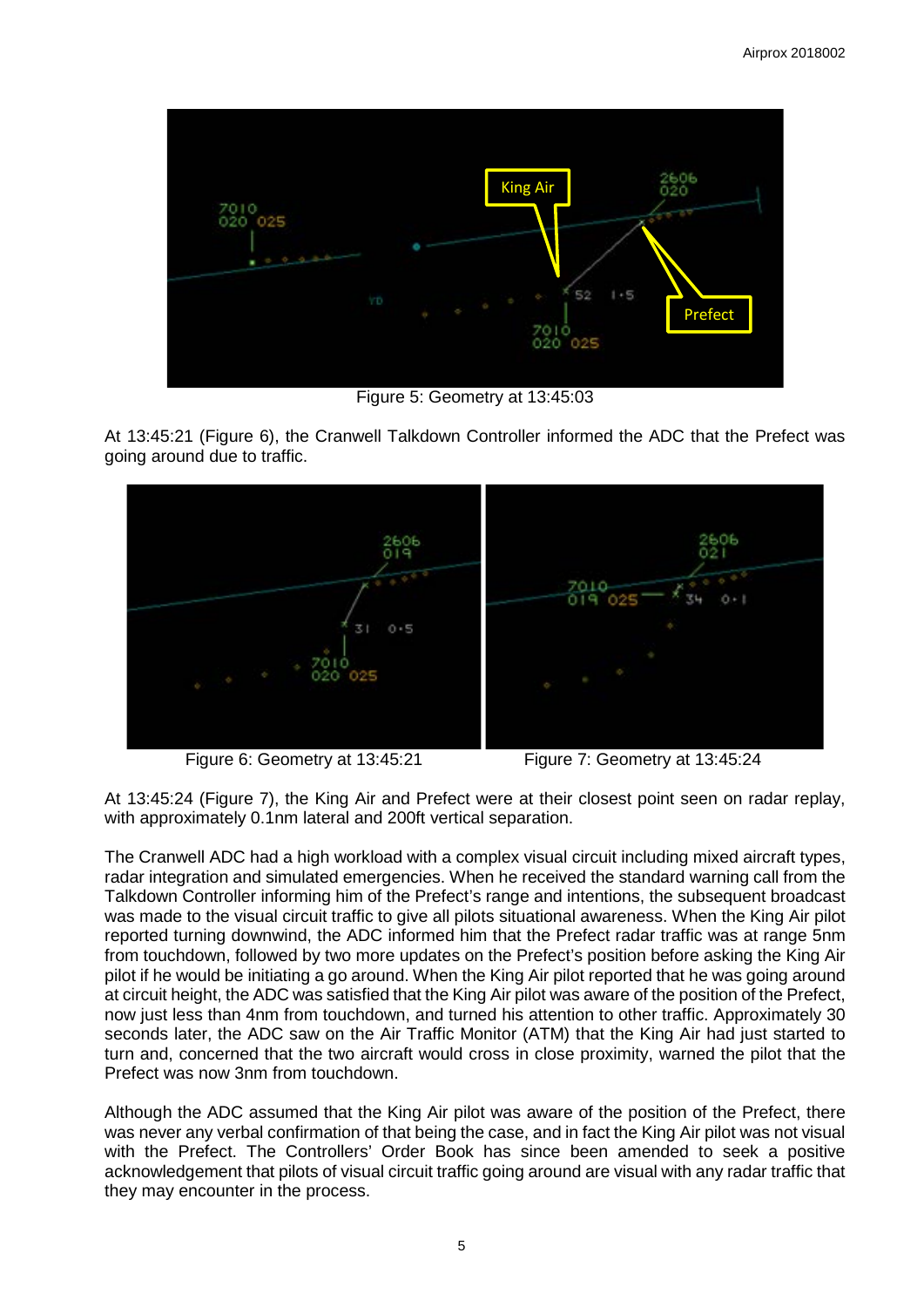The Cranwell Talkdown Controller, who had recently been called down from the Ground position due to high volume of radar traffic, was utilising the 'Talkdown 2' console. The console has the same buttons and switches, but is set up in a mirror image of the more frequently used Talkdown 1 console, therefore the Controller felt less familiar with the button/switch positions. She made the standard liaison call with the ADC when the Prefect was at 7nm, in order that circuit traffic could be made aware of the approaching radar traffic. The Talkdown Controller reported that she saw the King Air appear on the PAR display but, because its track was still downwind when the Prefect was at 3.5nm, she expected it to go around behind the Prefect. Having glanced away to ensure that the radar clearance line was correctly selected, she looked back to see that the King Air was actually going around directly in front of the Prefect. This Human-Machine Interface (HMI) distraction meant that there was not time to issue avoiding action or traffic information before the Prefect pilot reported that he was going around due to the traffic.

# **UKAB Secretariat**

The Prefect and King Air pilots shared an equal responsibility for collision avoidance and not to operate in such proximity to other aircraft as to create a collision hazard<sup>[1](#page-5-0)</sup>. An aircraft operated on or in the vicinity of an aerodrome shall conform with or avoid the pattern of traffic formed by other aircraft in operation<sup>[2](#page-5-1)</sup>.

#### **Occurrence Investigation**

A comprehensive Occurrence Investigation took place at RAFC Cranwell. It was identified that, although there are robust procedures directing the integration of instrument traffic with visual circuit traffic, Airprox continue to occur, particularly at high workload points such as aircraft going around, and despite Traffic Information being provided by ATC. Additional measures have recently been introduced at Cranwell, with focus on improving ATC-pilot communication thus Situational Awareness for both parties. There are also plans to formulate a broader, systemic solution that considers the operating environment and recovery barriers in place rather than purely the operators, who by nature will always reach a limit of capacity when operating in a high-task-load environment.

Whilst there was no malicious intent, a simple mistake nearly became a tragedy but for the vigilance and quick thinking of the crew of Prefect who gained visual contact with a co-alt King Air (KA) which was in the turn across the Prefect's approach lane; the Prefect took avoiding action and averted a more serious outcome. The panel reviewed the notes and recommendations and were satisfied that the OSI team had identified the significant outcome, cause and contributory factors, and made appropriate recommendations for consideration. This incident is similar in nature to 6 previous Airprox events at Cranwell. The panel understands that following those incidents, DASORs were raised and investigated however, in the case of 4 of the DASORs, the subsequent investigation did not result in any recommendations, whilst the 5th DASOR, the recommendations were closed; it is unclear what action was taken if any. The final and most recent DASOR (May 17) there were 9 recommendations, most of which have been actioned, rejected and/or closed. The investigations and subsequent recommendations (where applicable) from the previous DASORs do not appear to have dealt with the underlying issue of maintenance of separation of concurrent instrument pattern and those in the visual circuit. The recommendations made after this latest incident focus however on how best to maintain separation of instrument pattern and visual circuit traffic and mitigate against these differing activities resulting in an Airprox event. The panel were cognisant of the operational and training imperative for Cranwell to remain as flexible as possible to maximise opportunities for dissimilar Ac types to undertake concurrent dissimilar training activities. The panel felt that the Airprox issue needs urgent addressing if conflictions at Cranwell are to be reduced to as low as is practicable and before a catastrophic event occurs. However, it was felt that whilst consideration should be given to this particular Airprox, it was essential to future-proof policy and procedures to meet the challenges in terms of training activities, airspace utilisation and ATC support that the new aircraft, the Prefect and the Phenom, will undoubtedly bring. On this occasion,

l

<span id="page-5-0"></span><sup>1</sup> SERA.3205 Proximity.

<span id="page-5-1"></span><sup>2</sup> SERA.3225 Operation on and in the Vicinity of an Aerodrome.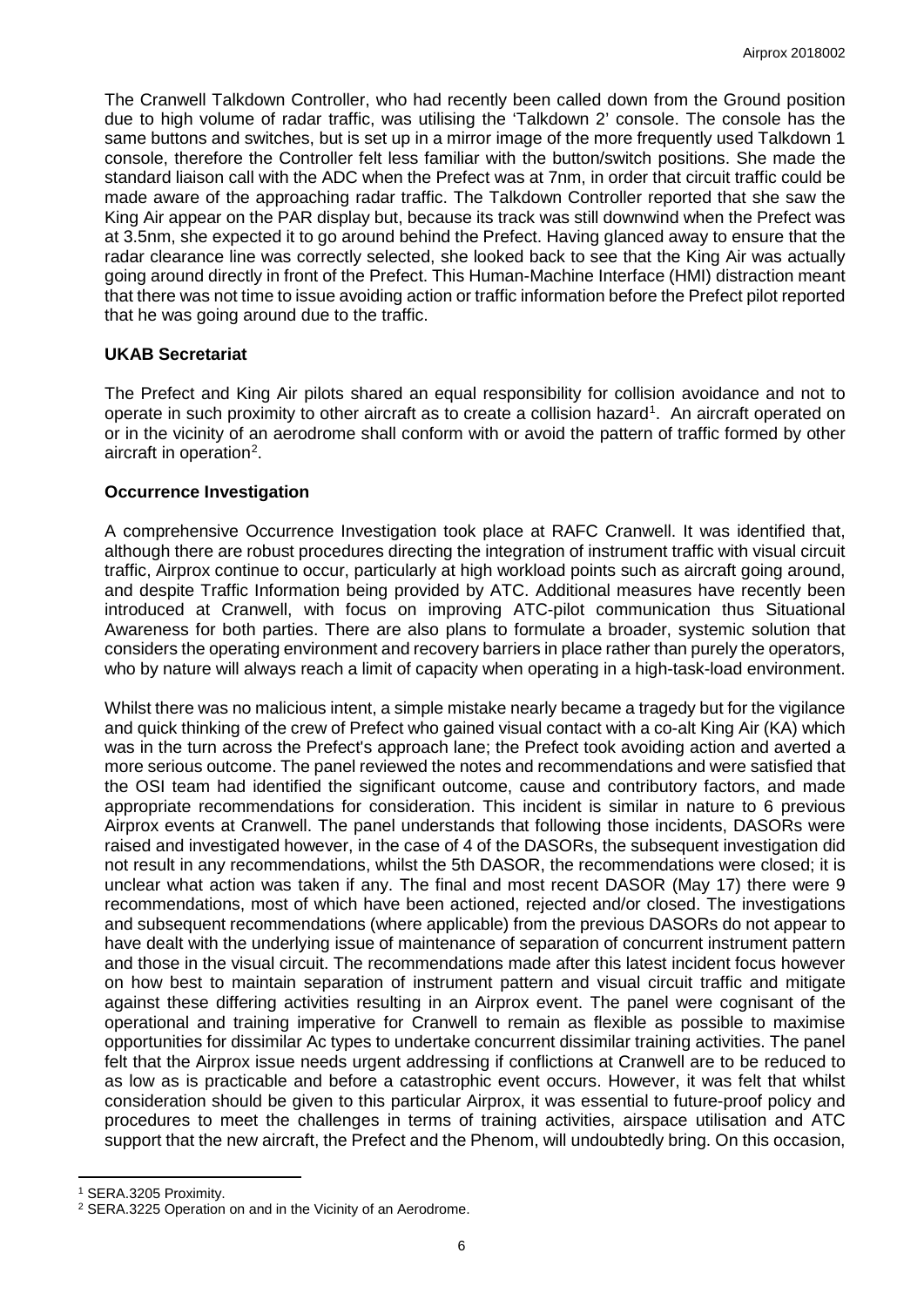the evidence indicated to the panel that all the KA Bowtie Barriers failed to prevent the top event (Loss of Safe Separation) and it was in fact a Recovery Measure (Prefect Visual Sighting) that prevented a catastrophic outcome. The panel agreed that a review of the KA Bow-tie was required as, in this instance none of the current Barriers prevented the KA conflicting with the Prefect. However, the panel further stated that this process should not cease once the KA is withdrawn from service but a Bow-tie review, using lessons identified from previous similar incidents, should also be undertaken by 6 FTS for the Tutor Ac and by those operating the new Prefect and Phenom Ac looking at what Barriers need to be in place to prevent Airprox events in the future. The panel agreed that a major contributing factor in this particular incident appeared to be the asymmetric element of the flight which, by its very nature, is a demanding part of the flying training syllabus. As a consequence, the panel supported recommendations which recognised the additional workload experienced by a crew undertaking asymmetric training, to recommend better protection by establishing additional deconfliction measures, and by the use of additional crewmen to assist with lookout/listen out duties. These are further supported by the recommendation to establish a SQEP panel to assess concurrent instrument pattern and visual circuit activity and the likelihood that these types of concurrent activities will lead to an increased chance of conflictions and how best to prevent such incidents occurring. The panel understood that those undertaking asymmetric training flying training on the Phenom, will, in the main, be conducted in the simulator; this may reduce the need to conduct as many `live' asymmetric sorties. If this is indeed the case and the number of asymmetric sorties is much reduced, this may also give weight to the recommendation to deconflict the fewer asymmetric sorties from other dissimilar training events undertaken by 3 and/or 6 FTS sqns. Another element from the OSI was the number and complexity of sorties undertaken on the first day back at work after a prolonged down-period (Christmas grant), that both aircrew and ATC staff undoubtedly were a little `rusty' and that the situation became `very busy very quickly'. The panel supported the recommendation that following a prolonged down-period, a more coordinated and measured return to flying should be agreed with all stakeholders. The OSI report also painted a picture where a number of assumptions were made as to the likely CoA that the KA crew would take. To try to break that cycle of assumptions, it was noted that some work has already been done (such as the most recent entry into the ATCOB Order 4.1 with regards to Visual Circuit Traffic Information), but a more holistic review is required to ensure that dissimilar aircraft types with differing training requirements can co-exist safely at Cranwell. This incident could have been a tragedy but for the vigilance of the Prefect crew and it demonstrated that a significant number of Barriers which had been painstakingly put in place, failed to prevent the KA aircrew from turning across the approach lane and conflicting with a Prefect on a PAR. It is therefore imperative that a review is conducted to identify procedures which will afford aircrew the freedom they require to undertake their training, whilst also protecting them when they undertake sorties that are complex in nature and require more support to maintain their separation and achieve their goal.

# **Comments**

#### **HQ Air Command**

This Airprox was the latest in a number of similar occurrences at this unit and generated an in-depth safety investigation. Several recommendations have been made to help to address the systemic issues that are agnostic of aircraft type, but some of the issues are particular to the types involved. At the time of writing, King Air operations have ceased as the aircraft is now out of service, but some lessons from these incidents are valid for the new aircraft coming into service.

Changes to the Controllers' Order Book, seeking confirmation that the circuit traffic is visual with the instrument traffic, is a positive step but it should be remembered that this process is also liable to failure (e.g. controller busy and doesn't receive an acknowledgement or assumes that there was one) so it is encouraging to see that the unit is reviewing possible ways of maximising use of other barriers available (such as flying program deconfliction or use of the synthetic environment). In this encounter, the pilot of the King Air *believed* that his intended flight path was clear and it was the vigilance of the Prefect pilot that prevented the separation being eroded further, once again demonstrating the importance of a good lookout scan at all stages of flight coupled with maintaining a good level of *accurate* SA.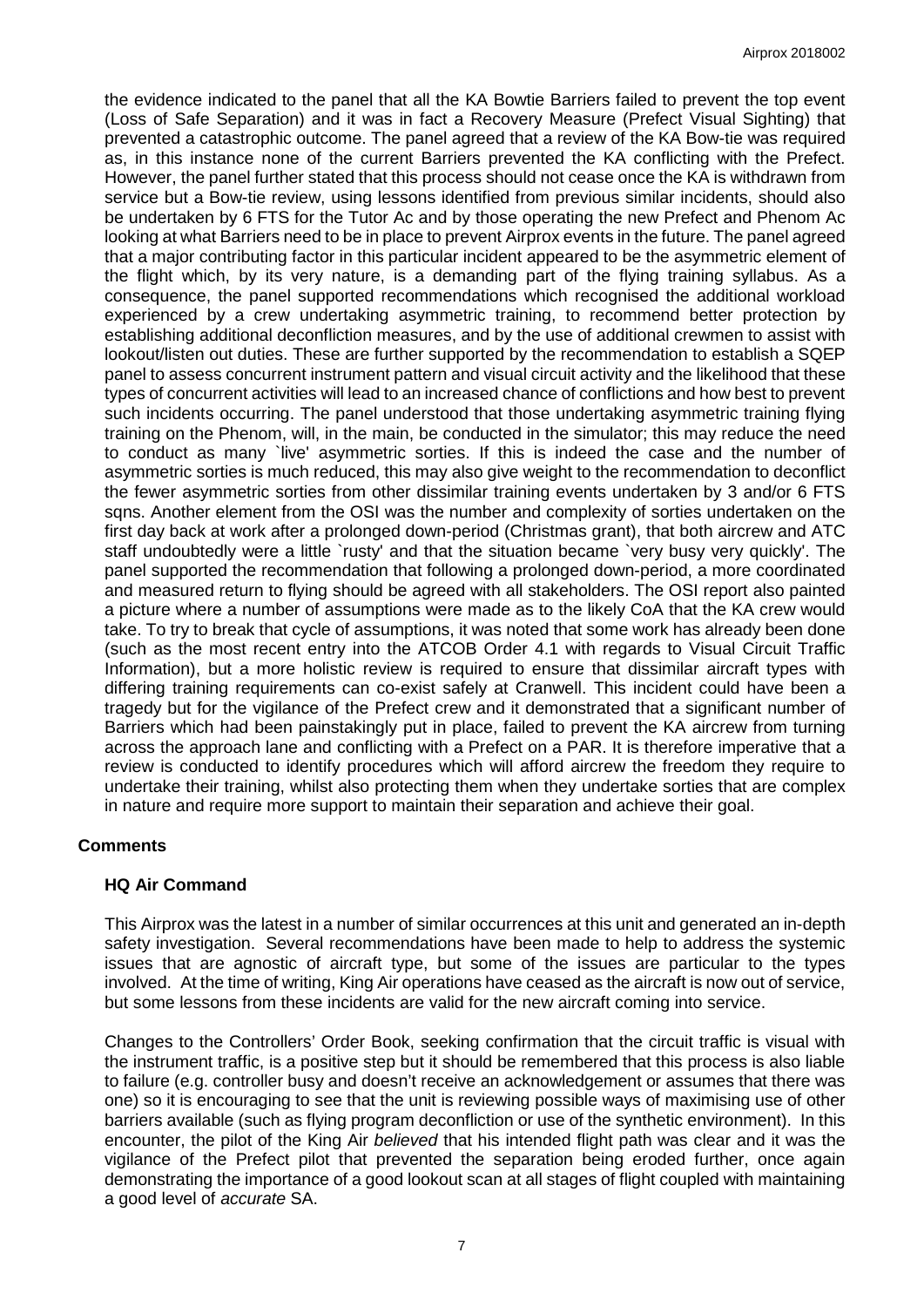# **Summary**

An Airprox was reported when a Prefect and a King Air flew into proximity at RAF Cranwell at 1345 on Thursday 4<sup>th</sup> January 2018. Both pilots were operating under VFR in VMC, the Prefect pilot in receipt of a Traffic Service from Cranwell Talkdown and the King Air pilot in receipt of an Aerodrome Service from Cranwell Tower.

# **PART B: SUMMARY OF THE BOARD'S DISCUSSIONS**

Information available consisted of reports from the pilots of both aircraft, transcripts of the relevant RT frequencies, radar photographs/video recordings, reports from the air traffic controllers involved and reports from the appropriate ATC and operating authorities.

The Board began by hearing from the military member who noted that this incident was similar to a number of previous incidents at Cranwell, and that Cranwell were reviewing procedures to try to prevent any further recurrence of this problem. In that respect, he commented that asymmetric approaches involved a high workload for the King Air pilots, but that this should be mitigated somewhat through the replacement of the King Air with the new Phenom aircraft type.

Turning to the actions of the King Air pilots, members noted that ATC had provided accurate and timely Traffic Information regarding the position of the Prefect to the King Air crew but that, nonetheless, it appeared that although the instructor had been aware of its presence on the PAR, the crew had not fully assimilated this information to the extent that they had a flawed mental model of their propinquity. As a result, they had turned towards the Prefect without either being visual with the aircraft or having full SA on its position. Some members questioned military methods of controlling aircraft in the visual circuit, and opined that a more directive culture would have meant that the controller could have intervened to prevent the King Air crew from turning when they did. This difference in controlling culture to the civil environment had been commented on before in previous military Airprox within the visual circuit, but the military Board members explained that the cultural difference was deliberate to ensure that military pilots were used to maintaining their own separation in deployed locations rather than rely on ATC. This was acknowledged, but members opined that the procedure for military controllers asking an aircraft if they were visual with the aircraft ahead needed to be reinforced with a positive control instruction if the pilot answers 'no', to ensure safe separation was maintained. The military member agreed, and said that he had would undertake to ensure that the Cranwell review of procedures took this into account. The Board agreed that, ultimately, the King Air instructor should have been able to assimilate the Traffic Information about the Prefect, and had even questioned the student on his intended actions regarding the Prefect on the instrument approach; however, he still allowed the student to turn in front of the Prefect without being visual and thus assure separation.

The Board then looked at the actions of the Prefect pilot. They quickly agreed that he had responded as soon as his TAS had indicated and had become visual with the King Air soon after. Members acknowledged that, albeit later than desirable, it had been his actions that had resolved the conflict through a combination of the successful use of the CWS and see-and-avoid barriers when the King Air crew turned towards him.

The Board then turned to the cause of the Airprox. They agreed that, having been given timely and accurate Traffic Information on the Prefect, the King Air pilot had not ensured that he had been visual with the Prefect before he had turned onto base-leg. The Board therefore agreed that the cause of the Airprox was that the King Air pilot had turned into conflict with the Prefect. Turning to the risk, a debate ensued about how early the Prefect pilot had received TAS indications, and whether his reaction could be described as timely or whether it was emergency avoiding action. Some members thought that the Prefect pilot had reacted early enough to mean that there had been no risk of collision. Others noted that the King Air pilot had assessed the risk of collision as high and, because he had not seen the Prefect until the Prefect pilot had initiated his go-around, the King Air pilot's avoiding action constituted a situation where safety had been much reduced below the norm. The Chairman took a vote and the latter view prevailed. Accordingly, the risk was determined as Category B.